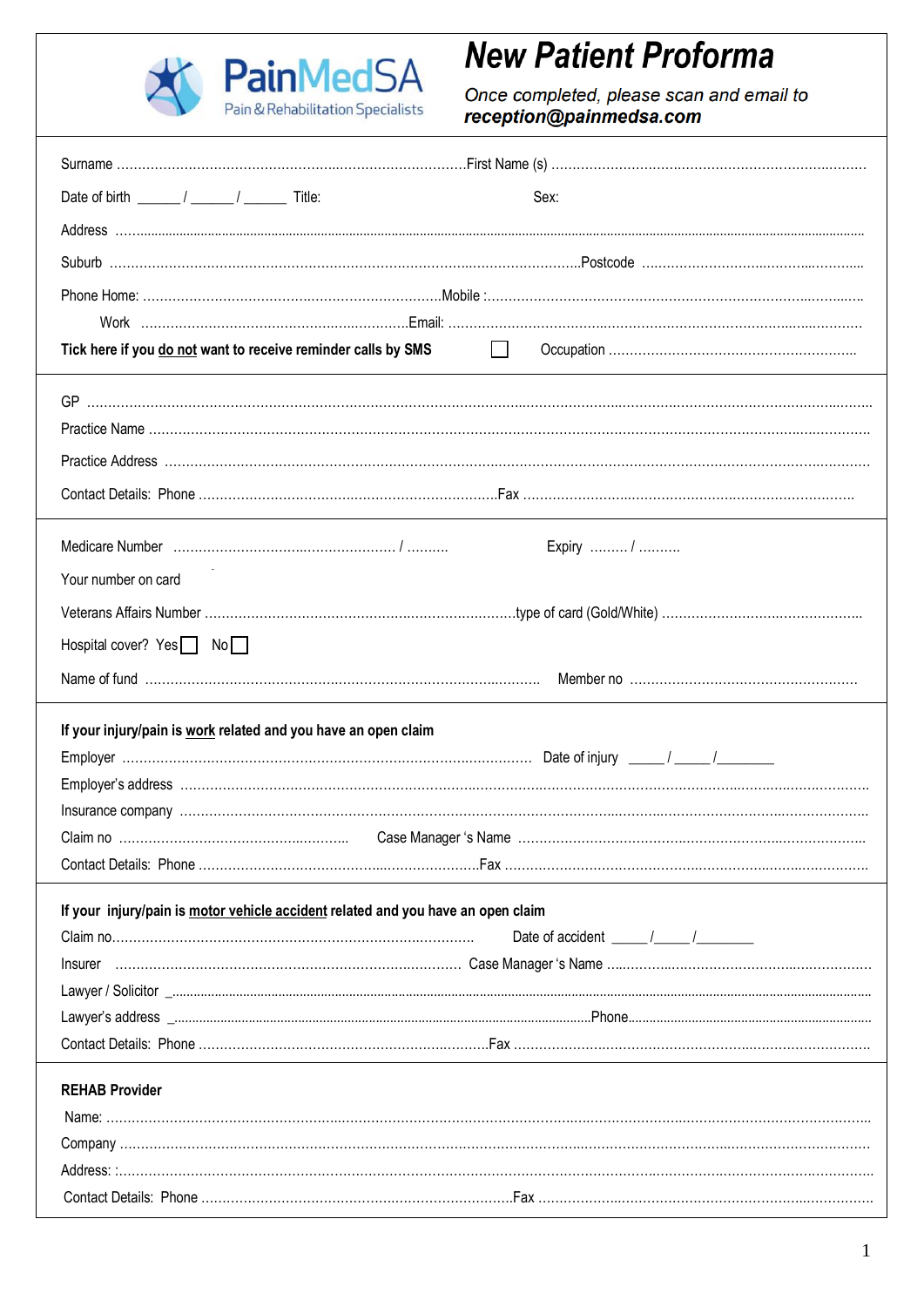## *Privacy Policy – All Patients*

I consent to the health providers of PainMedSA recording and sharing information obtained from me. I understand that this may be shared (verbally and/or in writing) with laboratories, radiological facilities, other health service providers, rehabilitation consultants, insurers, medical defence organisations, lawyers or my employer for the purpose of investigation, treatment and rehabilitation of my injury or illness. I understand that the exchange of information is necessary to limit the chance of misunderstanding and to assist in the management of my condition. I understand that I may revoke this consent at any time in writing.

I further consent to the doctors/practitioners of PainMedSA obtaining medical information from laboratories, radiological facilities, other health service providers, rehabilitation consultants, insurers, lawyers or my employer for the purpose of investigation, treatment and rehabilitation of my injury or illness.

I consent to be fully responsible for any applicable cancellation fees as per PainMedSA's cancellation policy.

# *Accounts Policy – Private Patients*

I acknowledge that I am responsible for the payment of all accounts associated with the treatment of my injury or illness and any costs associated with the recovery of my accounts should they fall into arrears.

I further acknowledge that full payment is expected at the time of consultation.

#### *Work cover, MVA, Compensable Policy – All Third Party Patients*

If my injury is part of an accepted claim under RTWSA or SA MVA Third party Claim in full I acknowledge that I have provided all current claim details pertaining to the injury for which I am about to receive treatment. I acknowledge that this is an open claim and that prior approval in writing has been given by my insurer for the services I am about to receive.

I acknowledge that I am responsible for the payment of all accounts associated with the treatment of my injury or illness if the claim is closed, undergoing determination/review or suspended.

Any costs associated with the recovery of my accounts should they fall into arrears as a result of such action (if the claim is closed, undergoing determination/review or suspended) are my responsibility.

I further acknowledge that all accounts will be paid in full at the time of consultation.

**MVA ONLY** I further acknowledge that the doctor treating me in the capacity of a private patient and that I (or my agent) will not seek any Medico Legal reports or opinions for my MVA claim. All costs involved in my treatment will be paid by me.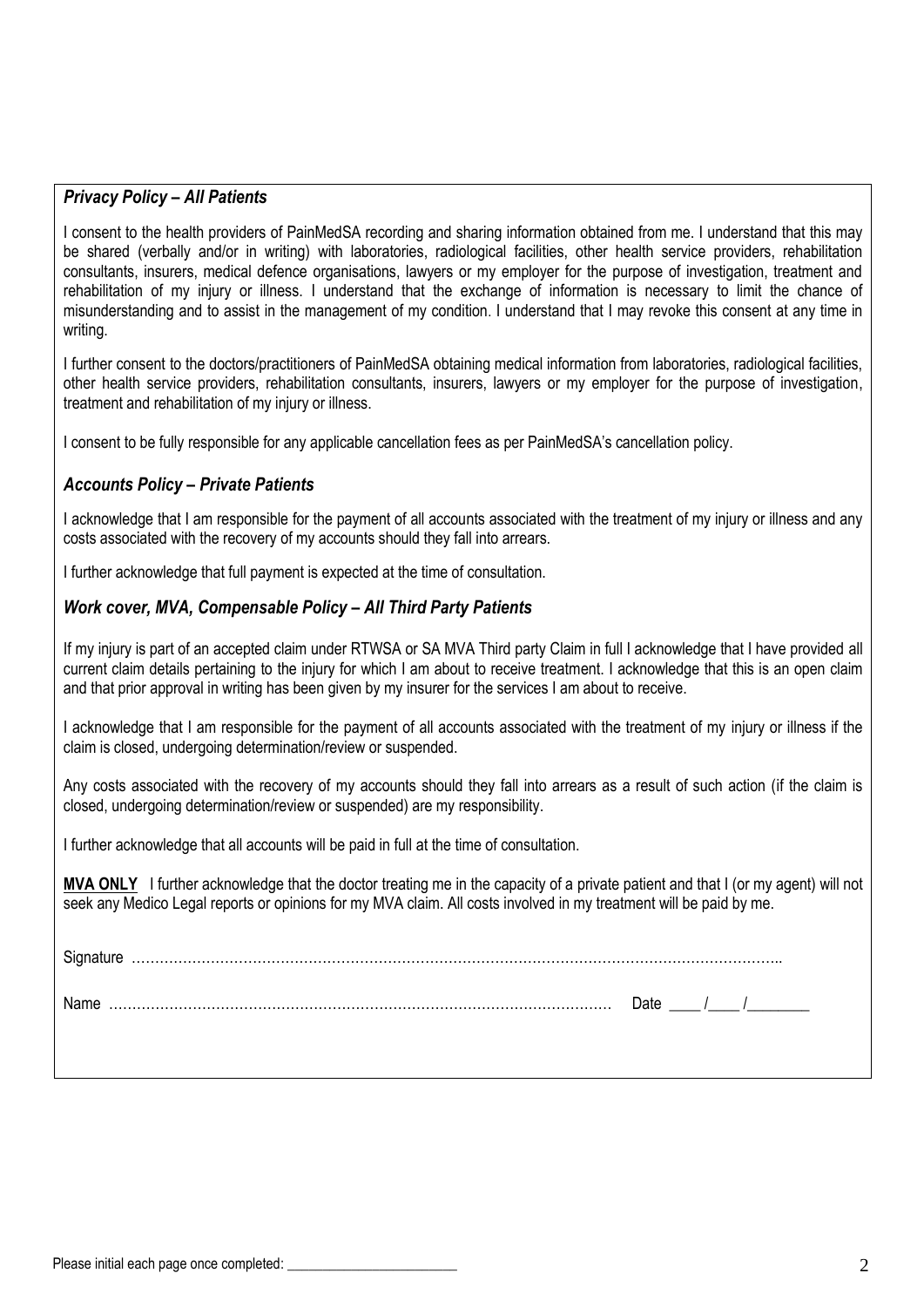| About you                       | Surname experience and the state of the state of the state of the state of the state of the state of the state of the state of the state of the state of the state of the state of the state of the state of the state of the  |                |                       |                |               |
|---------------------------------|--------------------------------------------------------------------------------------------------------------------------------------------------------------------------------------------------------------------------------|----------------|-----------------------|----------------|---------------|
| Age  years                      | Relationship status (please tick $\checkmark$ )                                                                                                                                                                                | Married $\Box$ | Defacto $\Box$        | Partner $\Box$ | Single $\Box$ |
|                                 |                                                                                                                                                                                                                                |                |                       |                |               |
|                                 |                                                                                                                                                                                                                                |                |                       |                |               |
| <b>Occupation / work status</b> |                                                                                                                                                                                                                                |                |                       |                |               |
|                                 |                                                                                                                                                                                                                                |                |                       |                |               |
|                                 |                                                                                                                                                                                                                                |                |                       |                |               |
|                                 | Please list employment history (paid and voluntary)                                                                                                                                                                            |                |                       |                |               |
| <b>Employer</b>                 | <b>Years of service</b>                                                                                                                                                                                                        |                | Work duties performed |                |               |
|                                 |                                                                                                                                                                                                                                |                |                       |                |               |
|                                 |                                                                                                                                                                                                                                |                |                       |                |               |
|                                 |                                                                                                                                                                                                                                |                |                       |                |               |
|                                 |                                                                                                                                                                                                                                |                |                       |                |               |
|                                 |                                                                                                                                                                                                                                |                |                       |                |               |
|                                 |                                                                                                                                                                                                                                |                |                       |                |               |
| Current hours of work           | □ full time □ part time □ casual □ reduced/restricted hours □ not working                                                                                                                                                      |                |                       |                |               |
|                                 | Please list the physical requirements of your current work duties (ie lifting / driving / sedentary / repetitive movements etc)                                                                                                |                |                       |                |               |
|                                 |                                                                                                                                                                                                                                |                |                       |                |               |
|                                 |                                                                                                                                                                                                                                |                |                       |                |               |
|                                 |                                                                                                                                                                                                                                |                |                       |                |               |
|                                 |                                                                                                                                                                                                                                |                |                       |                |               |
|                                 | Do you currently have physical restrictions for your capacity in place at your place of work? Yes $\Box$                                                                                                                       |                |                       | No II          |               |
|                                 | If yes, please describe with the commutation of the contract of the contract of the contract of the contract of the contract of the contract of the contract of the contract of the contract of the contract of the contract o |                |                       |                |               |
|                                 |                                                                                                                                                                                                                                |                |                       |                |               |
|                                 | How do you travel to and from work? $\Box$ car $\Box$ public transport $\Box$ walk $\Box$ cycle                                                                                                                                |                |                       |                |               |
|                                 |                                                                                                                                                                                                                                |                |                       |                |               |
| History of current injury/pain  |                                                                                                                                                                                                                                |                |                       |                |               |
|                                 | Date of injury / incident / pain onset ____ / ____ / _____                                                                                                                                                                     |                |                       |                |               |
|                                 |                                                                                                                                                                                                                                |                |                       |                |               |
|                                 |                                                                                                                                                                                                                                |                |                       |                |               |
|                                 |                                                                                                                                                                                                                                |                |                       |                |               |
|                                 |                                                                                                                                                                                                                                |                |                       |                |               |
|                                 |                                                                                                                                                                                                                                |                |                       |                |               |
|                                 |                                                                                                                                                                                                                                |                |                       |                |               |
|                                 |                                                                                                                                                                                                                                |                |                       |                |               |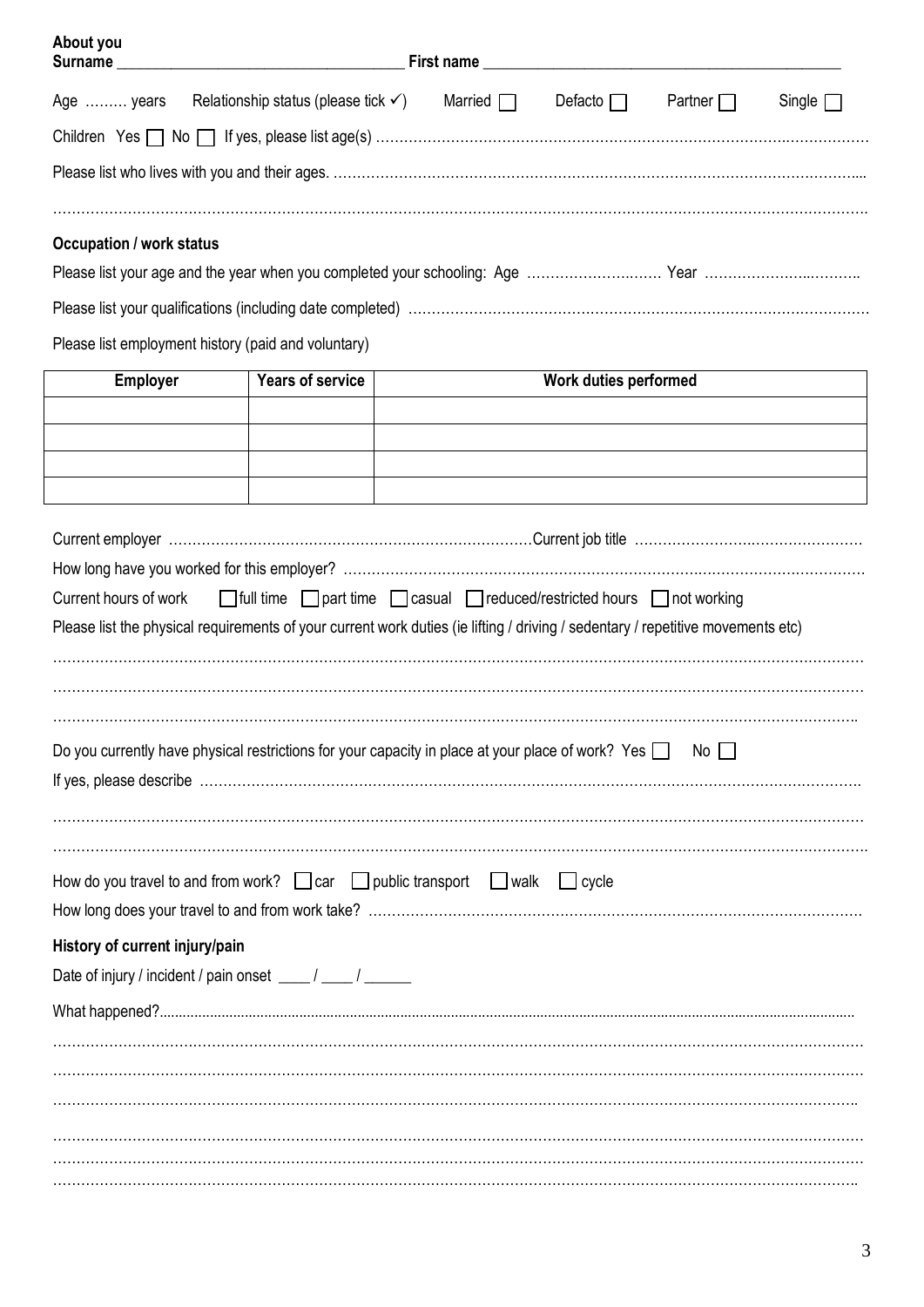Please list  $all$  medications you are currently taking (including those for pain) and indicate  $(x)$  if they're helpful

| Medication | Dose | Side effect | None | Mild | Moderate | Marked |
|------------|------|-------------|------|------|----------|--------|
|            |      |             |      |      |          |        |
|            |      |             |      |      |          |        |
|            |      |             |      |      |          |        |
|            |      |             |      |      |          |        |
|            |      |             |      |      |          |        |
|            |      |             |      |      |          |        |
|            |      |             |      |      |          |        |
|            |      |             |      |      |          |        |
|            |      |             |      |      |          |        |
|            |      |             |      |      |          |        |
|            |      |             |      |      |          |        |
|            |      |             |      |      |          |        |

In the last 24 hours how much relief have pain treatments or medication provided?

| $\begin{array}{c c}\n\hline\n\text{no} & \text{l} \\ \text{relief}\n\end{array}$ | $\overline{0}$ % | 20% | 30% | 40% | 50% 60% | 70% | $80\%$ | 90% | 100% | complete<br>relief |
|----------------------------------------------------------------------------------|------------------|-----|-----|-----|---------|-----|--------|-----|------|--------------------|

Please list any medication you have taken in the past for your pain and indicate whether or not they were helpful

|            |      |             | Benefit |      |              |        |  |
|------------|------|-------------|---------|------|--------------|--------|--|
| Medication | Dose | Side effect | None    | Mild | Moderat<br>e | Marked |  |
|            |      |             |         |      |              |        |  |
|            |      |             |         |      |              |        |  |
|            |      |             |         |      |              |        |  |
|            |      |             |         |      |              |        |  |
|            |      |             |         |      |              |        |  |
|            |      |             |         |      |              |        |  |
|            |      |             |         |      |              |        |  |

Do you think you need more medication, or stronger medication, than you are currently taking?

strongly agree

**1 2 3 4 5**   $\odot$  $\overline{O}$ 

disagree strongly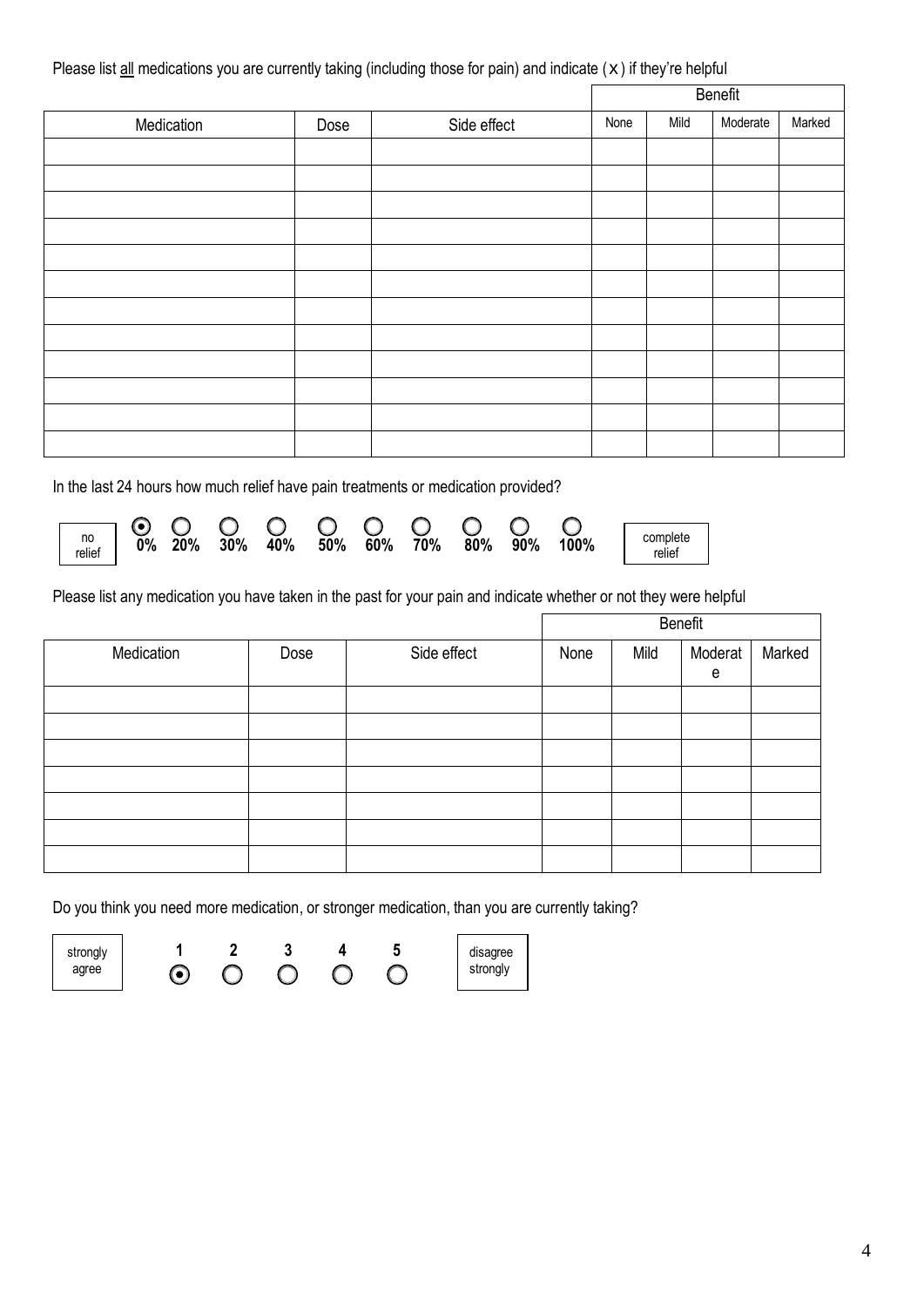## **Medical history**

| Are you currently being treated for any other medical conditions? If so, what are they, and who is treating you?                            |
|---------------------------------------------------------------------------------------------------------------------------------------------|
| Have you ever had an operation? Yes $\Box$<br>$\mathsf{No} \ \Box$ If yes, please describe (in order of occurrence if possible)             |
| <u> 1989 - Johann Barn, mars and de Brasilian (b. 1989)</u>                                                                                 |
| Have you ever been admitted to hospital for any reason aside from an operation? Yes $\Box$ No $\Box$                                        |
| Have you ever had a motor vehicle accident in the past? Yes $\Box$ No $\Box$ If yes, please list injuries/treatments                        |
| Do you currently smoke? Yes $\Box$ No $\Box$<br>Do you drink alcohol? Yes $\Box$ No $\Box$                                                  |
| Do you consume any recreational drugs? Yes $\Box$ No $\Box$                                                                                 |
| Are you allergic to any pills, lotions, or agents of any kind? Yes $\Box$ No $\Box$                                                         |
| Did you exercise before the current injury/pain problem? Yes $\Box$<br>No<br>Do you currently do any regular exercise? Yes $\Box$ No $\Box$ |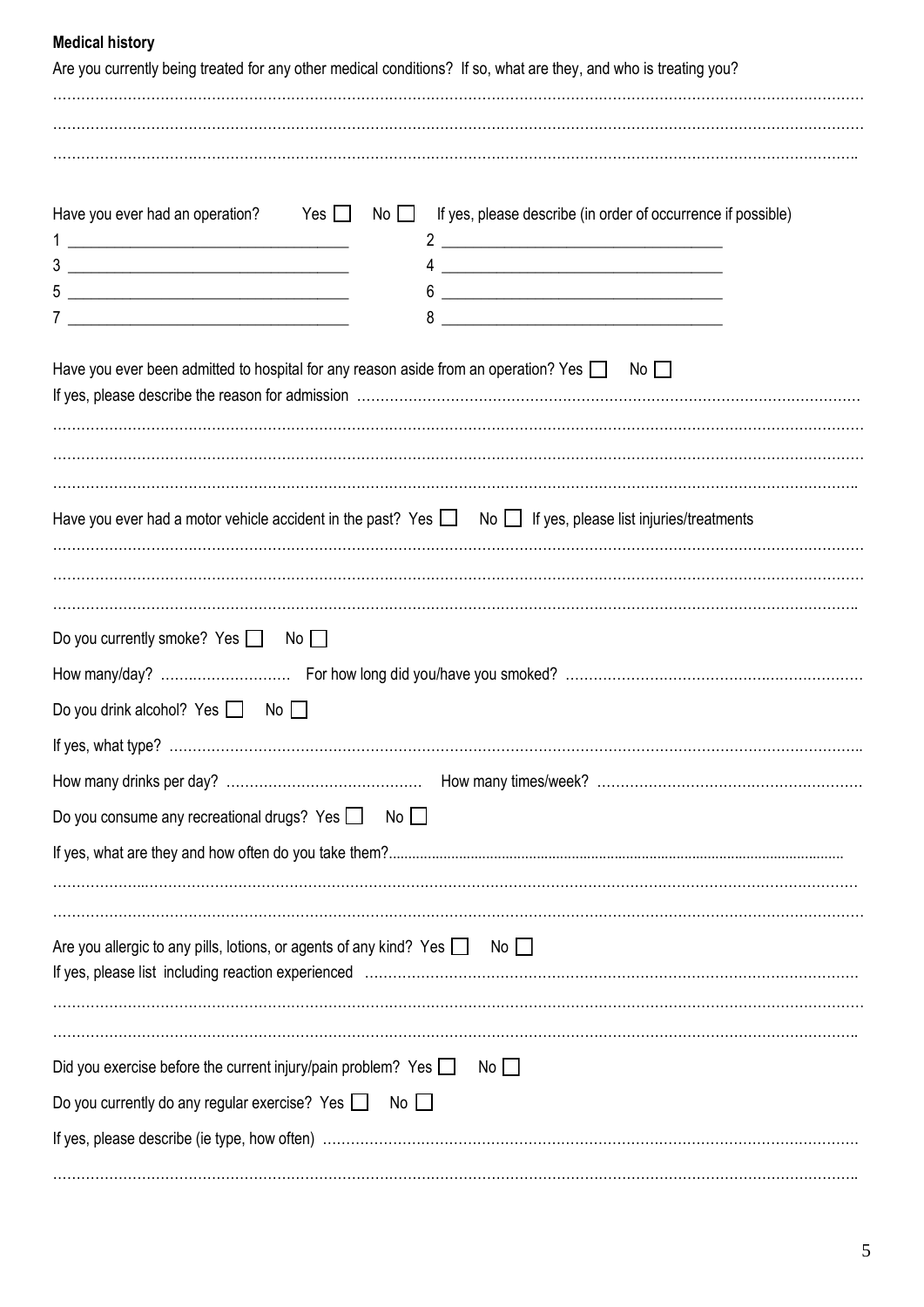## **Pain details**

Where is your pain? Please number your sites of pain in order of severity.

Mark in the most troublesome site **1**,

then next most troublesome site **2** and so on.

Please include all significant sites of pain. If you have total or almost total body pain then you can mark the final option '1' instead of marking each individual site.



On the diagram, please shade in the areas where you feel pain. Put an **X** on the area that hurts the most.



Please rate your pain by circling the number that best describes your pain at its **worst in the last 24 hours**.

| no<br>pain                                                                                                                                                                 |                       |  | $\mathbf{2}$ | 3              | 4 | $5\phantom{.0}$                                              | 6 |  | 8 | 9 | 10                                                                                                | worst pain<br>imaginable                                                                                          |
|----------------------------------------------------------------------------------------------------------------------------------------------------------------------------|-----------------------|--|--------------|----------------|---|--------------------------------------------------------------|---|--|---|---|---------------------------------------------------------------------------------------------------|-------------------------------------------------------------------------------------------------------------------|
|                                                                                                                                                                            |                       |  |              |                |   |                                                              |   |  |   |   |                                                                                                   | Please rate your pain by circling the one number that best describes your pain at its least in the last 24 hours. |
| no<br>pain                                                                                                                                                                 | O                     |  |              |                |   | $\mathbb{U} \ \mathbf{5}$                                    |   |  |   |   | 10                                                                                                | worst pain<br>imaginable                                                                                          |
| Please rate your pain by circling the one number that best describes your pain on average.                                                                                 |                       |  |              |                |   |                                                              |   |  |   |   |                                                                                                   |                                                                                                                   |
| no<br>pain                                                                                                                                                                 | $\mathbf{\Theta}$     |  |              | $\overline{3}$ |   | $\mathop{\cup}\limits_{5}$                                   |   |  |   |   | 10                                                                                                | worst pain<br>imaginable                                                                                          |
|                                                                                                                                                                            |                       |  |              |                |   |                                                              |   |  |   |   | Please rate your pain by circling the one number that tells you how much pain you have right now. |                                                                                                                   |
| no<br>pain                                                                                                                                                                 | $\boldsymbol{\Theta}$ |  |              | $\overline{3}$ |   | $\begin{array}{cc} \bigcirc & \bigcirc \\ 4 & 5 \end{array}$ |   |  |   |   | 10                                                                                                | worst pain<br>imaginable                                                                                          |
| Please describe the way your main pain feels to you (please circle one or more).<br>stabbing<br>shooting<br>aching<br>stinging<br>numbness<br>burning<br>tingling<br>other |                       |  |              |                |   |                                                              |   |  |   |   |                                                                                                   |                                                                                                                   |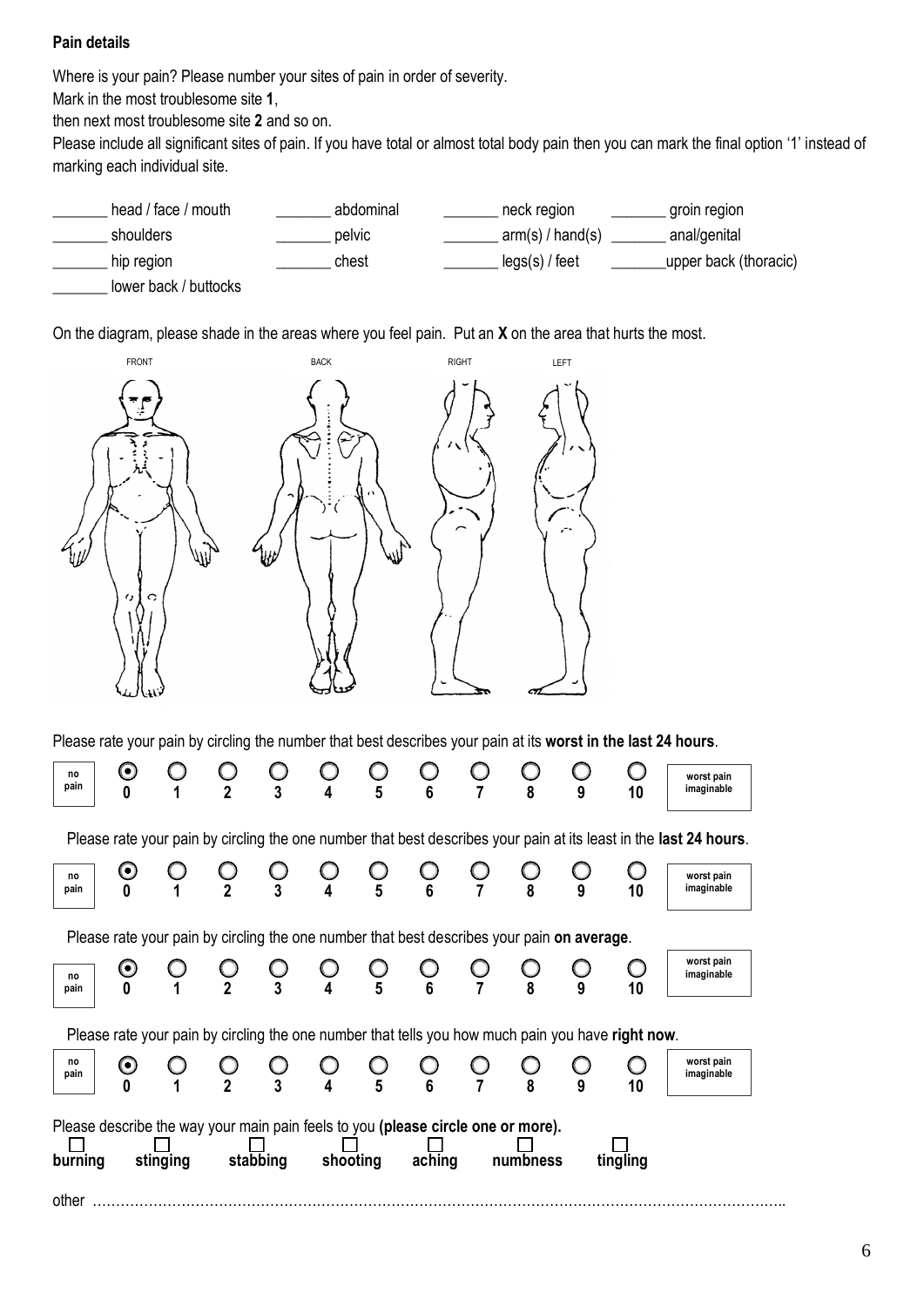Which statement best describes the typical pattern of your main pain? Please circle the best option.

- **1** always or almost always present, constant intensity
- **2** always or almost always present, variable intensity
- **3** recurring irregularly (eg like a headache)
- **4** recurring regularly (eg premenstrual pain)

Please circle the one number that describes how during the past 24 hours pain has interfered with your:

| general activity                                    |                                           |                |                         |                              |                              |                |                              |                              |                 |                                |                   |                          |
|-----------------------------------------------------|-------------------------------------------|----------------|-------------------------|------------------------------|------------------------------|----------------|------------------------------|------------------------------|-----------------|--------------------------------|-------------------|--------------------------|
| does not<br>interfere                               | $\boldsymbol{\odot}$<br>$\mathbf{0}$      | 1              | $\overline{2}$          | $\overline{3}$               | $\overline{\mathbf{4}}$      | $5\phantom{1}$ | $6\phantom{1}$               | $\overline{7}$               | 8               | 9                              | 10                | completely<br>interferes |
| mood                                                |                                           |                |                         |                              |                              |                |                              |                              |                 |                                |                   |                          |
| does not<br>interfere                               | $\boldsymbol{\odot}$<br>$\mathbf{0}$      | O<br>1         | $\mathop{\mathbb{O}}_2$ | $\bigcirc$<br>$\overline{3}$ | O<br>$\overline{\mathbf{4}}$ | $\bigcirc_5$   | $\bigcirc$<br>$6\phantom{a}$ | $\bigcirc$<br>$\overline{7}$ | $\bigcirc$<br>8 | $\bigcirc$<br>$\boldsymbol{9}$ | Ω<br>10           | completely<br>interferes |
| walking ability                                     |                                           |                |                         |                              |                              |                |                              |                              |                 |                                |                   |                          |
| does not<br>interfere                               | $\boldsymbol{\odot}$<br>$\mathbf{0}$      | O              | $\breve{2}$             | $\overline{3}$               | $\overline{\mathbf{A}}$      | $\overline{5}$ | $\bigcirc$<br>$6\phantom{a}$ | $\overline{7}$               | 8               | O<br>9                         | 10                | completely<br>interferes |
| normal work (includes outside the home & housework) |                                           |                |                         |                              |                              |                |                              |                              |                 |                                |                   |                          |
| does not<br>interfere                               | $\boldsymbol{\Theta}$<br>$\boldsymbol{0}$ | 1              | $\overline{2}$          | $\overline{3}$               | 4                            | 5              | $\bigcirc$<br>$6\phantom{a}$ | $\overline{7}$               | $\overline{8}$  | $\bigcirc$<br>$\overline{9}$   | 10                | completely<br>interferes |
| relations with other people                         |                                           |                |                         |                              |                              |                |                              |                              |                 |                                |                   |                          |
| does not<br>interfere                               | $\boldsymbol{\Theta}$<br>0                | 1              | $\overline{2}$          | $\overline{3}$               | O<br>$\overline{\mathbf{4}}$ | ∩<br>5         | $6\phantom{a}$               | $\overline{7}$               | ∩<br>8          | O<br>$\overline{9}$            | O<br>10           | completely<br>interferes |
| sleep                                               |                                           |                |                         |                              |                              |                |                              |                              |                 |                                |                   |                          |
| does not<br>interfere                               | $\boldsymbol{\odot}$<br>$\bf{0}$          | $\overline{1}$ | $\overline{2}$          | $\bigcup$<br>$\overline{3}$  | Ő<br>$\overline{4}$          | $\overline{5}$ | $6\phantom{a}$               | $\bigcirc$<br>$\overline{7}$ | 8               | O<br>$\overline{9}$            | O<br>10           | completely<br>interferes |
| enjoyment of life                                   |                                           |                |                         |                              |                              |                |                              |                              |                 |                                |                   |                          |
| does not<br>interfere                               | $\boldsymbol{\odot}$<br>0                 | Ω              | $\overline{2}$          | $\overline{3}$               | $\overline{4}$               | $\frac{6}{5}$  | $6\phantom{a}$               | $\overline{7}$               | $\bar{8}$       | 9                              | $\mathbf C$<br>10 | completely<br>interferes |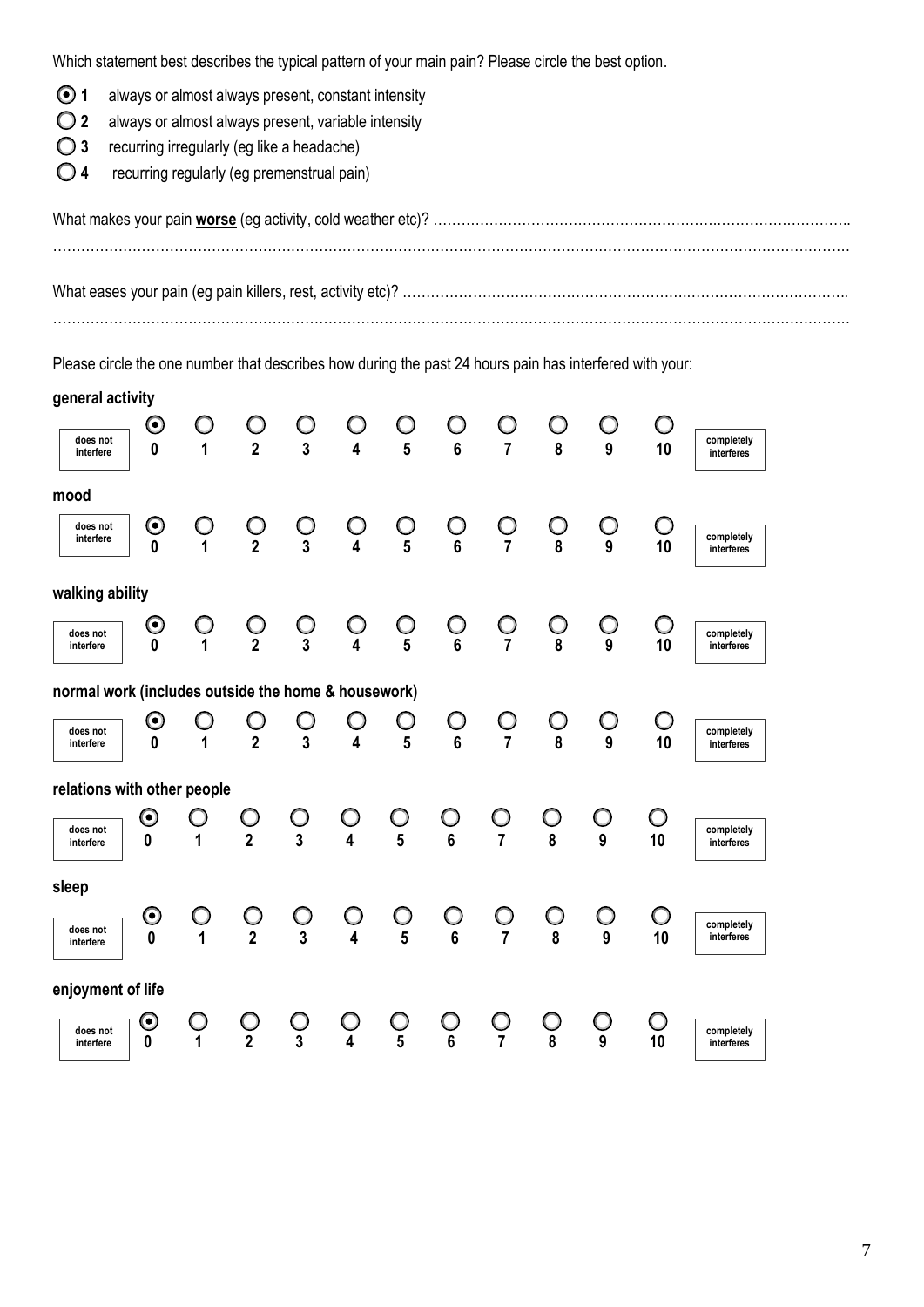Many people find that persistent pain interferes with their sexual functioning. Do you find that pain causes interference to you?

 $Yes \Box$  No  $\Box$ If you answered YES, then how much does pain interfere with: . **your desire for sex 0 1 2 3 4 5 6 7 8 9 10 your enjoyment of sexual activity 0 1 2 3 4 5 6 7 8 9 10**  Please list up to four specific activities that are important to you and that you are unable to do or have difficulty doing as a result of pain (eg brushing hair or hanging washing?) and circle the number that best describes your current ability to perform them. **1 Activity** …………………………….………………………………………………………... **0 1 2 3 4 5 6 7 8 9 10 2** \_.......**.Activity**....................................................................................................................................................................... **0 1 2 3 4 5 6 7 8 9 10 3 \_........Activity....................................................................................................................................................................... 0 1 2 3 4 5 6 7 8 9 10 unable to perform able to perform at same level as before pain unable to perform 0 1 2 3 4 5 6 7 8 9 10 able to perform at same to perform** at same **level as before pain completely interferes does not interfere does not interfere completely interferes unable to perform able to perform at same level as before pain**

| <b>ID DELIVIIII</b>  |  |  |  |  |  |    | <b>ICACI AS NEINIC NAIII</b>                    |
|----------------------|--|--|--|--|--|----|-------------------------------------------------|
|                      |  |  |  |  |  |    |                                                 |
| unable<br>to perform |  |  |  |  |  | 10 | able to perform at same<br>level as before pain |

**a little of** 

#### **Psychological assessment**

Please tick  $(\checkmark)$  the number that best describes how you felt:

|                                                                                            | a little of<br>the time | some of<br>the time | none of<br>the time | most of<br>the time | all of<br>the time |
|--------------------------------------------------------------------------------------------|-------------------------|---------------------|---------------------|---------------------|--------------------|
| In the last 4 weeks how often did you feel tired for no good reason?                       |                         |                     |                     |                     |                    |
| In the last 4 weeks how often did you feel nervous?                                        |                         |                     |                     |                     |                    |
| In the last 4 weeks how often did you feel so nervous that nothing<br>could calm you down? |                         |                     |                     |                     |                    |
| In the last 4 weeks how often did you feel hopeless?                                       |                         |                     |                     |                     |                    |
| In the last 4 weeks how often did you feel restless or fidgety?                            |                         |                     |                     |                     |                    |
| In the last 4 weeks how often did you feel so restless that you could<br>not sit still?    |                         |                     |                     |                     |                    |
| In the last 4 weeks how often did you feel depressed?                                      |                         |                     |                     |                     |                    |
| In the last 4 weeks how often did you feel that everything was an<br>effort?               |                         |                     |                     |                     |                    |
| In the last 4 weeks how often did you feel so bad that nothing could<br>cheer you up?      |                         |                     |                     |                     |                    |
| In the last 4 weeks how often did you feel worthless?                                      |                         |                     |                     |                     |                    |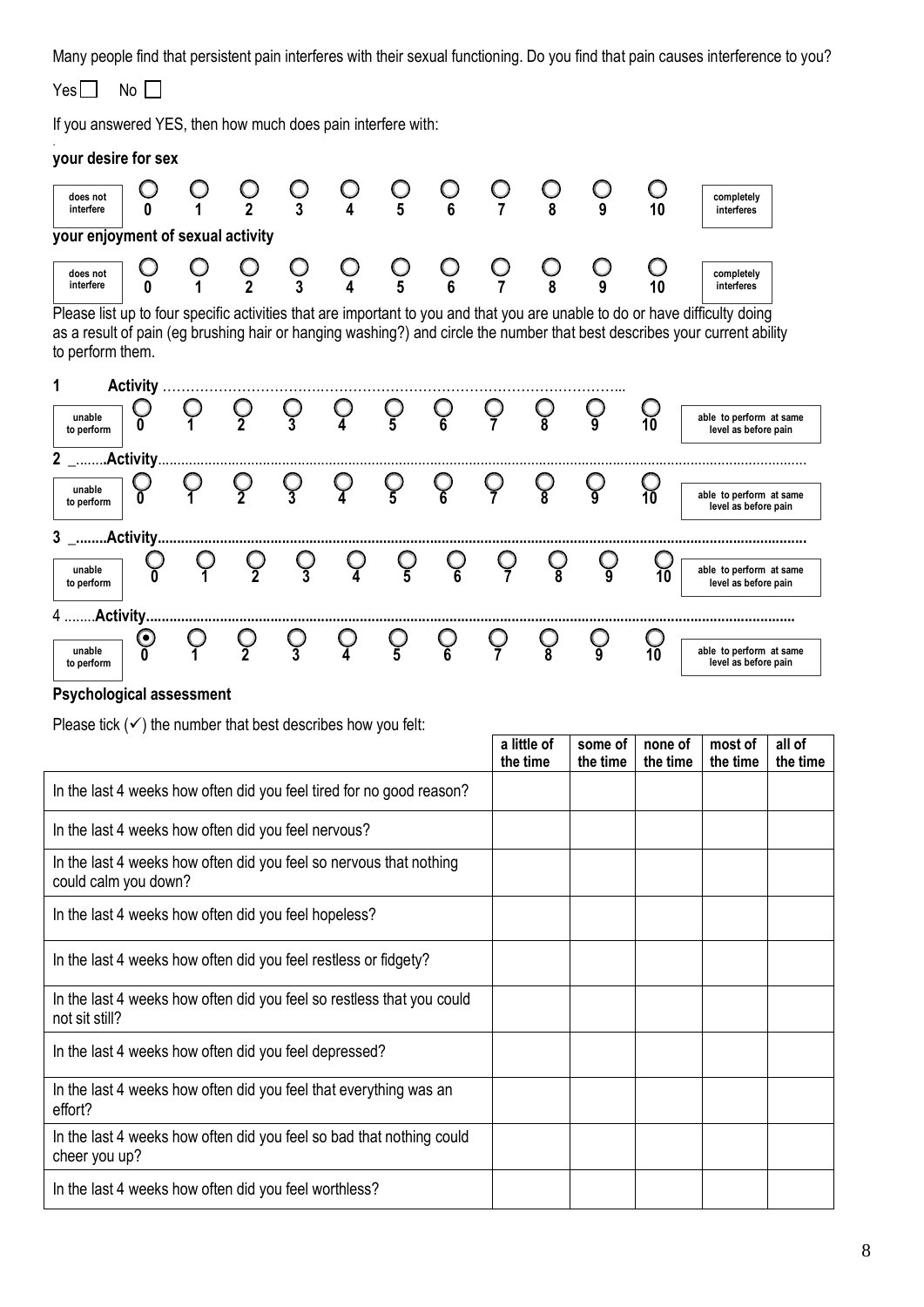#### **Healthcare utilisation**

| How many times in the past 3 months have you seen medical specialists (eg orthopaedic surgeon, neurologist etc) because of your |
|---------------------------------------------------------------------------------------------------------------------------------|
| How many times in the past 3 months have you seen health care professionals other than doctors (eg physiotherapist,             |
|                                                                                                                                 |
|                                                                                                                                 |
|                                                                                                                                 |
| <b>Treatment history</b>                                                                                                        |
|                                                                                                                                 |
|                                                                                                                                 |
|                                                                                                                                 |

………………………………………………………………………………………………………………………………………………………… ………………………………………………………………………………………………………………………………………………………..

#### Please list doctors seen for current pain/injury

| <b>Name of Specialist</b> | <b>Type of specialty</b> | Approximate date of consultations |  |
|---------------------------|--------------------------|-----------------------------------|--|
|                           |                          |                                   |  |
|                           |                          |                                   |  |
|                           |                          |                                   |  |
|                           |                          |                                   |  |
|                           |                          |                                   |  |
|                           |                          |                                   |  |

Please list operations you have had for current pain/ injury

| Type of operation | <b>Surgeon</b> | <b>Date</b> |
|-------------------|----------------|-------------|
|                   |                |             |
|                   |                |             |
|                   |                |             |
|                   |                |             |

Please tick  $(\checkmark)$  if you have had the following investigations for current pain/injury

| $\Box$ xrays      | $\vert$ CT scan       | $\vert$ $\vert$ bone scan | MRI |
|-------------------|-----------------------|---------------------------|-----|
| $\Box$ ultrasound | $\vert$   blood tests | $\vert$   nerve studies   |     |

 $\Theta$